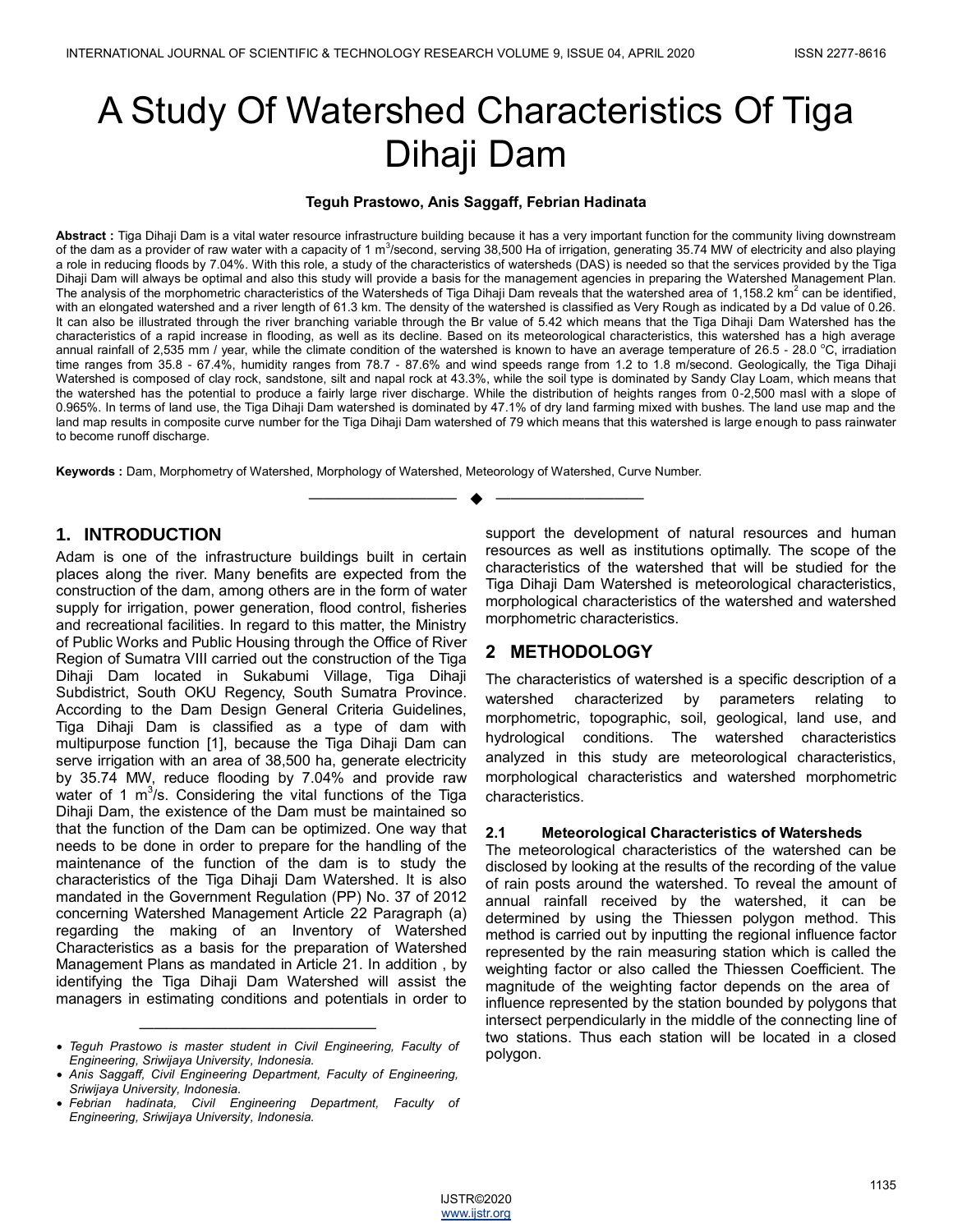

*Figure 1. Sample Information of the Thiessen Polygon*

With the existing digital maps, the area of influence of each station (An) and the area of flow area (A) can be calculated. Average rainfall in the flow area can be calculated using the following formula:

$$
Rt = \frac{A_1 R_1 + A_2 R_2 + \ldots + A_n R_n}{A_1 + A_2 + \ldots + A_n R_n}.
$$

In which:

Rt = Regional rainfall  $A_{1,2,n}$  = Area of polygons from station 1.2 up to n

 $R_{1,2,n}$  = Station rainfall for each station.

If the amount of annual rainfall in the watershed is known, the classification of rainfall can be determined based on the following table [2].

*Table 1. Categories of rainfall quantities*

| No. | Rainfall (mm / year) | Category of Value |
|-----|----------------------|-------------------|
| 1.  | < 1500               | Very Low          |
| 2.  | $1500 - 1999$        | Low               |
| 3.  | $2000 - 2499$        | Medium            |
| 4.  | $2500 - 2999$        | High              |
| 5.  | $\geq 3000$          | Very High         |

Source: Director General of Watershed and Social Forestry Management (2013)

To disclose the characteristics of climatology, it is necessary to collect climate data around the watershed location, to know the average value of climate parameters. Climate parameters to be revealed are air humidity  $(\%)$ , average temperature  $(^{\circ}C)$ , exposure time (%) and average wind speed (m /s).

# **2.2 Morphological Characteristics of Watersheds**

The data on the morphological characteristics of the watershed were obtained from the interpretation, analysis and reading of geological, topographic and soil maps. Geological variables are very important variables in the formation of watershed characteristics because they are very closely related to surface water and groundwater. If in a watershed area there are types of rocks that are impermeable (lava, andesite, granite), the resulting water discharge will be more and more because the rain water that falls to the surface of the earth will be absorbed less and the rainwater that becomes

runoff will be much more. Unlike the case when rain water that falls on the type of rock which is not water resistant such as limestone and sandstone, it will produce smaller runoff discharge because a lot of rain water is absorbed into the ground. The rock information can be obtained from the 1996 Ministry of Energy and Mineral Resources Geological Map. The topographic variables analyzed are the height and the slope of the watershed. The height variation in a watershed needs to be known because it affects the rain patterns and climatic conditions of a watershed. This watershed elevation variation can be analyzed using ASTER DEM (Data Elevation Model) map with a resolution of 30 x 30 m. The mean slope variable of watershed is produced from the process of DEM data processing with a map processing device to reveal the difference in elevation in the upstream and downstream of the watershed and the distance between the two points. This slope is very influential on the speed of the process of rain becoming into runoff, water travel time or time travel and erosive power of ground level runoff. The following is the formula used to calculate the average slope of a watershed.

Watershed slope (
$$
\%
$$
) =  $\frac{c}{d} \times 100\%$ 

In which:

- c : elevation difference between the highest and the lowest point in the watershed (m)
- d : horizontal distance between the elevation of the highest point and the lowest point (m)

The calculation results are then classified as presented in Table 2.

*Table 2. Categories of watershed slopes*

| No. | Slanting of Slope | Description            |
|-----|-------------------|------------------------|
|     | 0 < 7.99          | Flat                   |
| 2.  | $8 - 14.99$       | <b>Slightly Titled</b> |
| 3.  | $15 - 24.99$      | Titled                 |
| 4.  | $25 - 44.99$      | Steep                  |
| 5.  | $\geq 45$         | Precipitous            |

Source: Directorate General of Watershed and Social Forestry Management (2013)

Soil variables are very influential on underground flow. This is closely related to the process of rain becoming into runoff. The type of soil with sand texture will have a higher infiltration rate than that of the clay type textured soil. Thus the type of soil with a texture of sand (coarse) will have smaller surface runoff than the type of soil with a clay texture (smooth). For this condition, the watershed with predominantly fine-textured soil type is more prone to erosion than the watershed with predominantly coarse-textured soil type. To obtain this information a land map issued by FAO in 2009 is needed. The CN value is a conceptual parameter with a value of 0 to 100. This parameter describes the characteristics of rainwater catchment and is related to the amount of surface runoff that occurs. This parameter is very dependent on land use and soil [3]. The greater the CN value in the watershed, the greater the rainwater which will become surface runoff. To find out the average CN value of the studied watershed, a CN composite calculation with the following formula is needed:

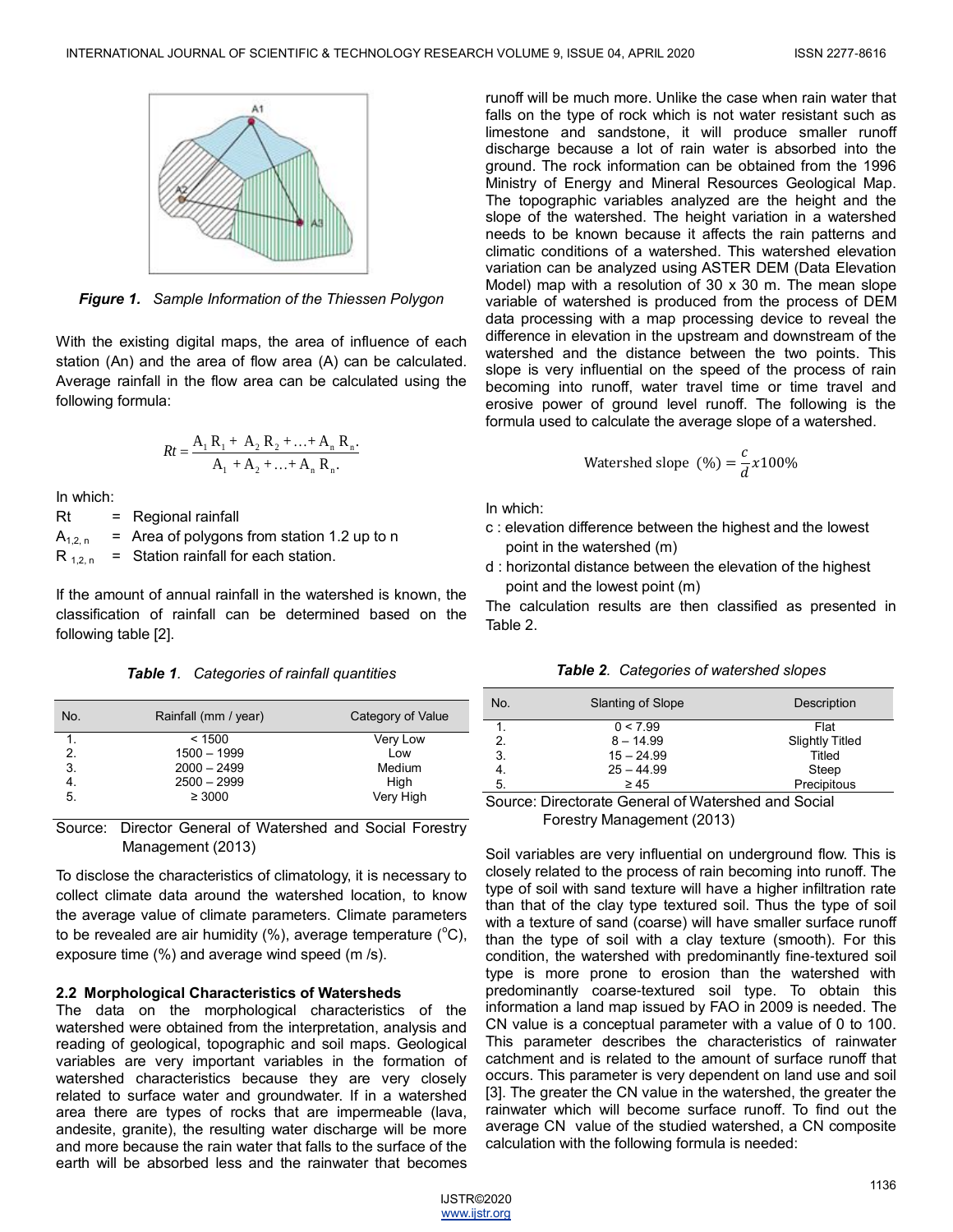$$
CN = \frac{CN_iA_i + CN_{i+1}A_{i+1} + CN_{i+n}A_{i+n}}{\sum_{i=1}^{n} A_i}
$$

In which:

CN<sub>i</sub> is a curve number value of sub-watershed i Ai is the area of a sub-watershed affected by CN

#### **2.3 Morphometric Characteristics of Watersheds**

The data on the morphometric characteristics of watershed were obtained from the results of interpretation and measurement after watershed boundary delineation was done which includes: watershed area, watershed shape, flow density, river branchig and length of main rivers. Here is an explanation on how to get this variable:

#### **a. Watershed Area**

A watershed is a land area that is an integral part of a river and its tributary, which functions to accommodate, store, and flow water that comes from rainfall to lakes or to the sea naturally, of which the boundary on land is a topographic separator and the boundary at sea is up to waters that are still affected by land activities [4]. The watershed is generally limited by ridges or mountains and ends at a point or an outlet. The watershed illustrates the extent of an area in capturing rainwater, so that the broader the watershed, the greater the potential of water owned. The watershed can be revealed by processing contour maps or DEM (Data Elevation Model) [5] that are processed with geographic information systems. The watershed area can be classified as follows.

*Table 3. Categories of watershed types based on watershed area*

| No. | Watershed Area (km <sup>2</sup> ) | Description             |
|-----|-----------------------------------|-------------------------|
| 1.  | $\geq 15.000$                     | Very Large Watershed    |
| 2.  | $5.000 - 14.999$                  | Large Watershed         |
| 3.  | $1.000 - 4.999$                   | <b>Medium Watershed</b> |
| 4.  | $100 - 999$                       | Small Watershed         |
| 5.  | < 100                             | Very Small Watershed    |

 Source : Directorate General of Watershed and Social Forestry Management (2013)

#### **b. The Shape of Watershed**

The shape of the watershed greatly influences the duration and magnitude of the occuring flood. In the elongated shape of the watershed, it usually results in a smaller flood discharge than a watershed that has an almost oval shape which usually results in a larger flood discharge because all tributaries will collect at a point. In general, the form of this watershed is difficult to state, but it can be approached using a circularity ratio [6], using the following formula.

$$
R_c=\frac{4\pi A}{p^2}
$$

In which:

 $R_c$ : circularity ratio A : watershed area (km<sup>2</sup>)

P : perimeter / circumference of watershed (km)

The classification of the value of  $R_c$ , if the value of  $R_c < 0.5$ then the shape of the watershed is elongated and if the value of  $R_c$  > 0.5 then the shape of the watershed is circular / round [7].

#### **c. River flow density**

Flow density or Dd is the length of river flow per square kilometer in area in a watershed [8]. The greater the value of flow density, the better the drainage system in the area, the greater the amount of total runoff water (the smaller the infiltration) and the smaller groundwater stored in the area. River flow density can be disclosed by comparison between river length and watershed area [9].

$$
D_d = \frac{\sum L_n}{A}
$$

In which:

Dd : flow density (km / km $^2$ )

 $L_n$  : river length (km)

A : watershed area (km<sup>2</sup>)

The Dd value can be classified into 5 based on its magnitude [10], namely

*Table 4. Categories of Dd Value*

| No. | Value of Dd | Description |
|-----|-------------|-------------|
|     | $\leq$ 2    | Very Rough  |
| 2.  | $2 - 4$     | Rough       |
| 3.  | $4 - 6$     | Medium      |
| 4.  | $6 - 8$     | Smooth      |
| 5.  | > 8         | Very Smooth |

[11] If the flow density value is smaller than 0.62, then the watershed will tend to experience flooding, whereas if the watershed density value is greater than 3.1 then the watershed will tend to experience drought.

#### **d. River branching**

[12] and [13] state that the Strahler method can be used to determine the river order, in which the most upstream river channel that has no branches is called the first order (order 1), the confluence of the first order is called second order (order 2), and so on. By knowing the order of the river, the branching level index can be calculated that illustrates the speed of the increase in flood water level. The formula used to calculate this branching index is as follows.

$$
B_r = \frac{N_u}{N_{u+1}}
$$

In which:

 $B_r$ : river branching level index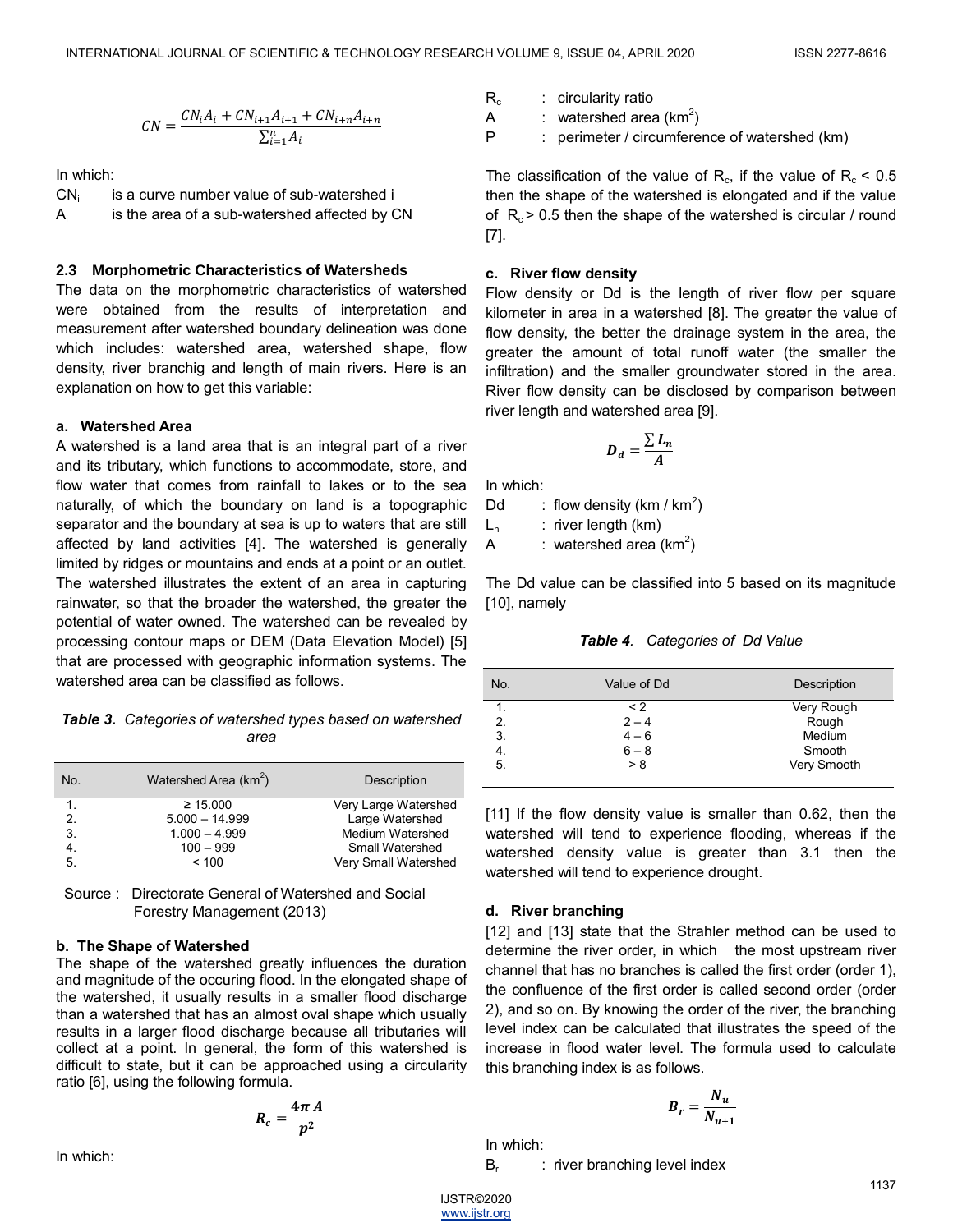- $N_{\text{u}}$  : number of river flows for the u-order
- $N_{u+1}$  : number of river flows for order of  $(u + 1)$

The index value can be interpreted as for example the value of  $B<sub>r</sub> < 3$ , it is identified that the river channel has a rapid rise in flood levels, while the decline is slow.  $B_r$  between  $3 - 5$ indicates that the river channel has an increase and decrease in the flood water level not too fast or not too slow. If the value of  $B<sub>r</sub>$  > 5 then the river channel has a rapid increase in flooding so has with its decrease [14].

#### e. The length of the main river

The length of the watershed is the flat distance from the river mouth upstream along the main river. [15] Basin length is the longest river flow measured from the outlet to the farthest river point. This calculation can be obtained from the results of analysis of the watershed and river using geographic information systems.

#### 3 Results and Discussion

Geographically, the watershed of Tiga Dihaji Dam is located at the position of  $103^\circ$  51' 59.035" East Longitude -  $4^\circ$  45' 46.814" South Latitude. To find out the meteorological and climatological characteristics of the watershed of Tiga Dihaji Dam, rainfall and climate data are needed in and around the watershed. The following is the distribution of the rain, the discharge and the climate posts in the watershed of Tiga Dihaji Dam.



*Figure 2. Map of the distribution of the rain, the discharge and the climate posts in the watershed of Tiga Dihaji Dam*

Based on the data on the map above, in general the rain posts are dominated by the Geophysical Climatology Meteorological Agency and only one rain post which is under the authority of the Ministry of Public Works and Public Housing, namely the Banding Agung rain post, however the data on the rain post are very few, namely for 7 years. Even though this post is very good to be used in supporting this study because the position of the rain post is right in the middle of the watershed, while the other rain posts are outside the watershed. So that the rain distribution is evenly distributed and represents the whole

watershed, the rain posts around the watershed are also included. Identified gauging stations are gauging stations of S. Selabung-Banding Agung, S. Selabung-Kota Agung and S. Warkuk-Ds Kota Batu, however the availability of data in these three gauging stations is very short with dubious data quality that they cannot be used in analysis.



*Watershed*

To find out the average annual rainfall in this watershed, weighting of the rain post area is carried out based on the Thiessen polygon method above. Based on the results of the Thiessen polygon analysis, it is known that the most influential rain post on the watershed is the Banding Agung rain post. The weight for Banding Agung rain post is 0.58, the weight for Negara Batin rain post is 0.17, the weight for Tanjung Raya rain post is 0.01, and the weight for Simpang Campang rain post is 0.25. The results of the analysis of the average rainfall in the watershed showed that the amount of rainfall in the region for the Tiga Dihaji Dam Watershed is 2,535 mm / year. Based on the criteria for grouping annual rainfall data, the annual rainfall in the Tiga Dihaji Dam Watershed is classified as High. With the high annual rainfall, it can be concluded that the potential for discharge will also be even greater. When viewed in monthly duration, the peak rainfall in the Tiga Dihaji Dam Watershed occurs in December and the lowest monthly rainfall occurs in June. The following is a graph of average monthly rainfall in the Tiga Dihaji Dam Watershed.



*Figure 4. Average monthly rainfall of the Tiga Dihaji Dam Watershed*

The climate post used to determine the climate conditions in this watershed is the Simpang Campang climate post. The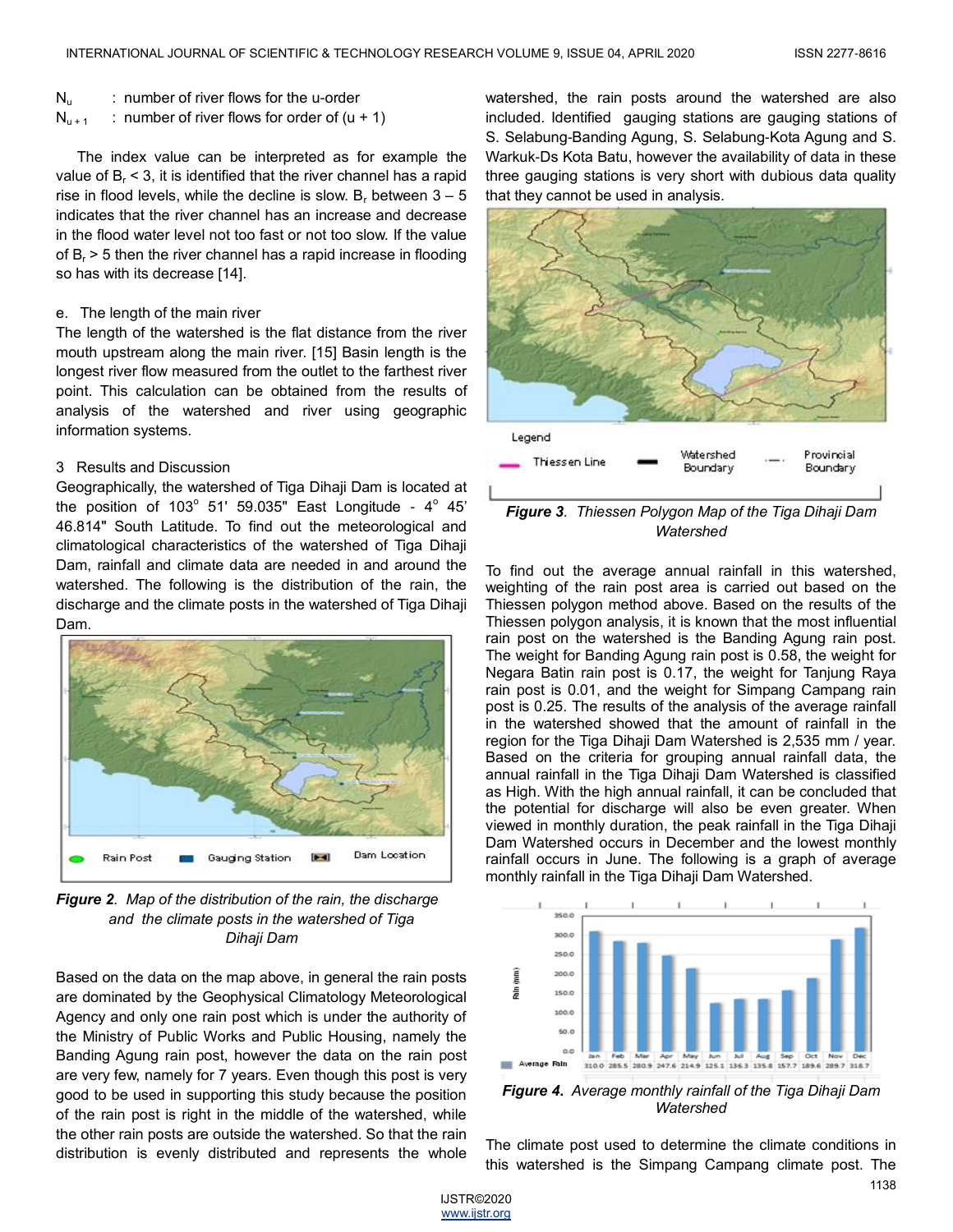data that had been collected from BMKG were of the period of 2009-2013. Based on the data, it can be disclosed that the average temperature of this watershed ranges from 26.5 - 28.0  $\degree$ C, irradiation time ranges from 35.8 - 67.4%, humidity ranges from 78.7 - 87.6% and wind speed ranges around 1.2 -  $1.8 \text{ m/s}$ .

# *Table 5. Monthly averages of climate post parameters of Simpang Campang*

| Simpang Campang                                                |                                                                                |  |                                                                                                                             |  |
|----------------------------------------------------------------|--------------------------------------------------------------------------------|--|-----------------------------------------------------------------------------------------------------------------------------|--|
|                                                                | Month                                                                          |  |                                                                                                                             |  |
| Parameter                                                      | Jan Feb Mar Apr May Jun Jul Aug Sep Oct Nov De                                 |  | Lithology                                                                                                                   |  |
|                                                                | Temperature (°C) 26.5 26.7 27.2 27.6 28.0 27.8 27.2 27.6 27.9 27.6 27.3 2      |  | Limestone reefs and calcarenite, with shale and napal inserts Low to<br>moderate passing depends on the number of fractures |  |
| (%)                                                            | Length if Irradiation 40.5 44.7 52.0 57.6 59.8 63.7 58.5 67.4 59.6 55.1 47.9 3 |  | Old volcanic rocks, consisting of lava, volcanic breccias, and                                                              |  |
| Humidity (%)                                                   | 86.9 87.6 86.4 85.5 84.5 83.1 83.0 80.0 78.7 81.9 84.9 8                       |  | various types of tuffs, as well as sandstone and clay. Generally low                                                        |  |
| Wind Speed<br>(m/s)                                            | 1.67 1.46 1.37 1.26 1.33 1.47 1.58 1.80 1.73 1.35 1.18                         |  | Volcanic breccias and various types of tuff with sandstone and clay<br>inserts. Generally passing is low to moderate.       |  |
| Based on the results of the analysis of the characteristics of |                                                                                |  | Granite, granodiorite, and diorite. Passing low to very low                                                                 |  |

the watershed in terms of its morphology, the Tiga Dihaji Dam is at the highest elevation of 2,500 meters above sea level to the lowest elevation of 0, with a slope of 0.965% which categorizes this watershed into the sloping watershed criteria. The following is the topographic map display of the Tiga Dihaji Dam Watershed.



The Tiga Dihaji Dam watershed is composed by geological rock formations, especially sandstone, claystone, shale, siltstone, and marl of 501.3  $km^2$  or 43.3%. Because it is dominated by clay rock, it can be seen that there is a lot of rain water that cannot be absorbed properly until it becomes runoff and finally it is very susceptible to fairly high erosion. The following is a display of the rock formation of the Tiga Dihaji Dam watershed spatially.

# Especially sandstone, clay stone, shale, siltstone, and marl. Low to moderate passing. Young volcanic mainly consists of volcanic breccias, lava, and tuffs composed of andesite and basalt. Passing low to high,

# *Figure 6. Geological Map of the Tiga Dihaji Dam Watershed*

high passing especially in less solid pyroclastic rocks and

.<br>ular lava / Scoreia

In addition to rock conditions, it is also known that the type of soil of the Tiga Dihaji Dam which is located in Sukabumi Village, Subdistrict of Tiga Dihaji, Ogan Komering Ulu Selatan Regency, is dominated by Sandy Clay Loam soil type. This is consistent with the rock formations above which indicate that rainwater will quickly run off. The following is a spatial display of the land map of the Tiga Dihaji Dam Watershed.



*Figure 7. Land Map of the Tiga Dihaji Dam*

Based on the 2012 land use map, the land use condition in the Tiga Dihaji Dam watershed is dominated by mixed dryland agriculture and bushes of 545.8  $km^2$  or 47.1%. The second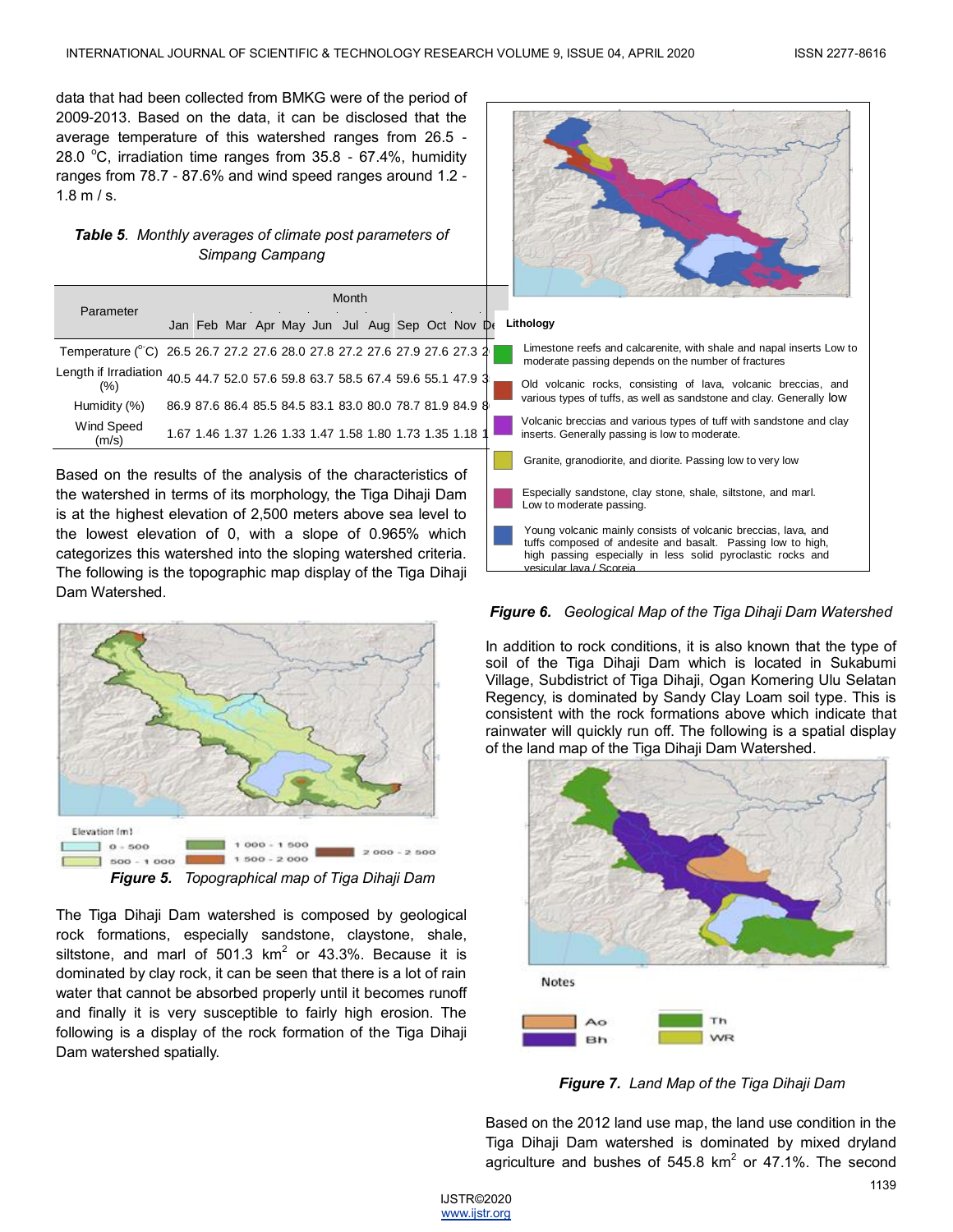place is dominated by secondary land forest of 269.9  $km^2$  or 23.3%. The following is the land use conditions of the Tiga Dihaji Dam Watershed.



*Figure 8. Map of land use of the Tiga Dihaji Dam Watershed* 

By analyzing the geographic system, the CN value can also be disclosed by combining land use map and map of soil types. The curve number map illustrates the ability of the watershed in escaping rainwater to become runoff. The CN composite value generated for this watershed is 79, which means that this watershed has the potential to escape more water to become runoff. The following is a map of the distribution of CN values of the Tiga Dihaji Dam Watershed.



*Figure 9. Map of CN values of the Tiga Dihaji Dam Watershed*

The results of the analysis of the characteristics of the Tiga Dihaji Dam Watershed in terms of morphometry result in a watershed area of 1,158.2 km<sup>2</sup>. Based on this value, the Tiga Dihaji Dam Watershed is categorized as Medium Watershed. This means that the watershed has the potential to collect rainwater that is neither too large nor too small. For the

watershed shape variable, which is assumed from the circularity ratio value of 0.2049, the watershed has an Elongated Watershed shape [16]. For this shape of watershed, it usually results in flood discharges that are not too large in a relatively long flood duration due to the process of rain becoming runoff discharge that is not too long so that flooding will continue continuously [17]. Flow density or Dd is the length of river flow per km<sup>2</sup> of watershed area. From the calculation of the value of Dd of the Tiga Dihaji Dam Watershed of 0.26. Based on this result, the density of this watershed is classified as Very Rough, meaning that the watershed tends to be flooded during the rainy season and drought in the dry season. The watershed with a Dd value of less than 0.62 is likely to experience flooding. Other variables used to determine the morphometric characteristics of the watershed are the length of the main river and river branching. The length of the main river in this watershed is 61.3 km. For river branching, it is calculated from the number of channels in each order. The following is a resume of  $B<sub>r</sub>$  value for each order.

#### *Table. 6 Br calculations for each order*

| Order | Number of Channels $(N_i)$ |      |
|-------|----------------------------|------|
|       | 29                         | 4,83 |
|       | 6                          | 6    |
| 3     |                            | ۰    |
|       | Average $B_r$              | 5,42 |

Based on the results of the analysis, 29 channels are identified for order 1 with a value of B, 4.83 and 6 channels for order 2 with a value of  $B_r$  of 6. On the average, the value of  $B_r$ for the Tiga Dihaji Dam Watershed is 5.42. The average value of  $B_r$  means that the Tiga Dihaji Dam watershed has the characteristics of a rapid increase as well as decrease in flooding.

# **4. CONCLUSIONS**

Based on the results of the study, it can be concluded that:

1. Based on the results of the morphometric characteristic analysis of the Tiga Dihaji Dam Watershed it is revealed that the watershed area is  $1,158.2$  km<sup>2</sup> with an elongated watershed shape and a river length of 61.3 km. The density of the watershed is classified as Very Rough as indicated by a Dd value of 0.26. It can also be illustrated through the river branching variable through the  $B<sub>r</sub>$  value of 5.42 which means that the Tiga Dihaji Dam Watershed has the characteristics of a rapid increase as well decrease in flooding.

- 2. Based on meteorological characteristics, this watershed has a high average annual rainfall of 2,535 mm / year, while the watershed climate conditions is revealed as follows: the watershed's temperature ranges from 26.5 - 28.0  $\degree$ C, irradiation time ranges from 35, 8 - 67.4%, humidity ranges from 78.7 - 87.6% and wind speed ranges from 1.2 - 1.8 m / s.
- 3. Geologically, the Tiga Dihaji Dam Watershed is composed of clay rock, sandstone, silt and napal stones at 43.3%, while for soil types it is dominated by Sandy Clay Loam which means that the watershed has the potential to produce a fairly large river discharge.